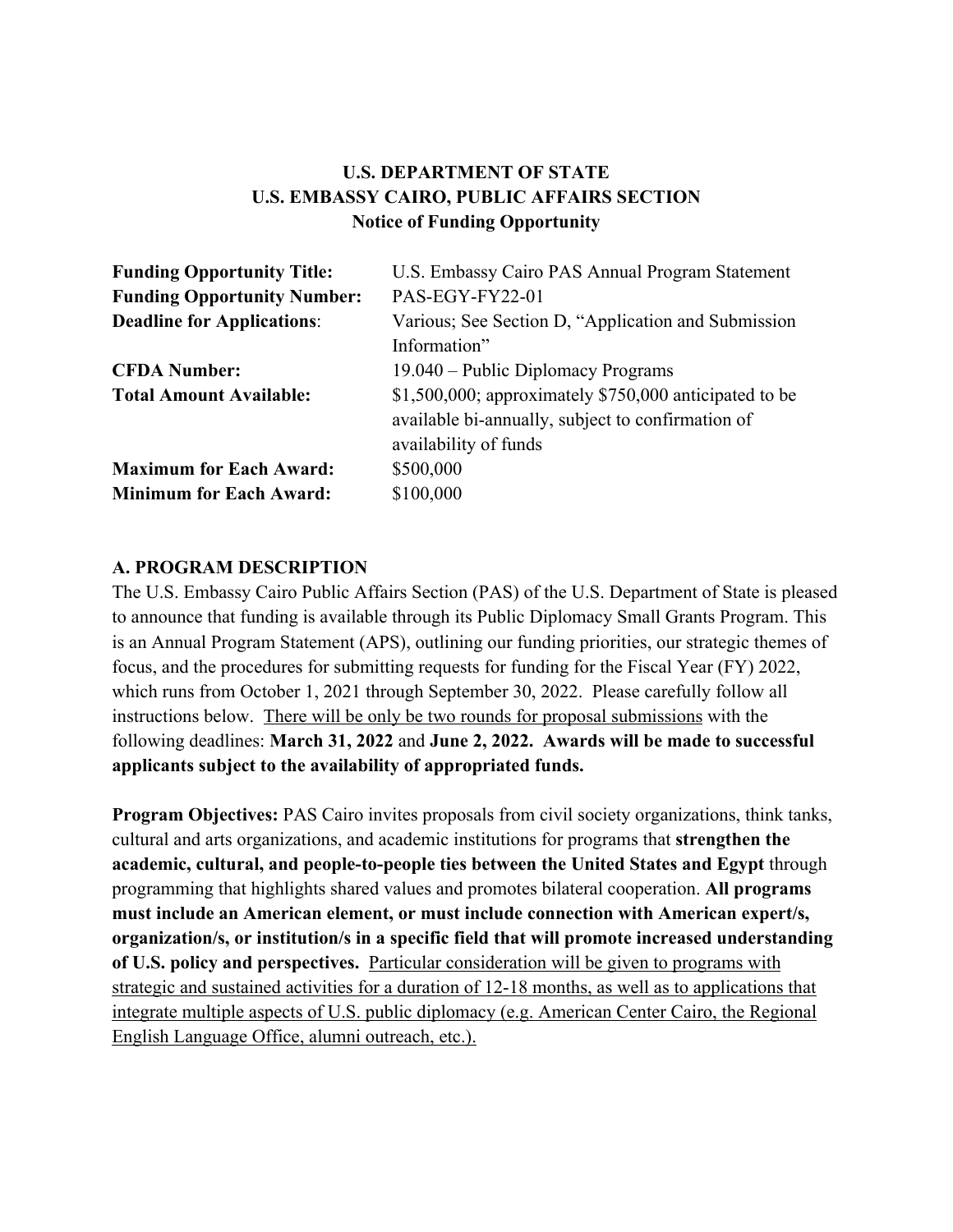### **Priority Program Areas:**

Priority will be given to proposals that address one or more of the following program areas:

1. **100th ANNIVERSARY OF THE U.S.–EGYPT DIPLOMATIC RELATIONSHIP**: April 2022 marks the 100<sup>th</sup> anniversary of diplomatic relations between the United States and Egypt. Consideration will be given to innovative programs that highlight what Americans and Egyptians have accomplished together in political, economic, and academic sectors; celebrate the two countries' deep and historical cultural ties; build people-to-people ties through cultural diplomacy; or promote a greater understanding of the strategic relationship between the United States and Egypt.

2. **CLIMATE ACTION**: Egypt will host COP-27 in November 2022. Consideration will be given to programs that underscore U.S.-Egypt partnership in climate action and environmental efforts, green entrepreneurship, STEM education related to climate awareness, environmental education (particularly among youth), and capacity building for environmental organizations.

3. **ECONOMIC GROWTH**: Programs related to economic growth and prosperity will build on or further U.S. Government investment in inclusive socio-economic development, economic competitiveness, skills development, and technology/innovation. Specific consideration will be given to programs that promote economic empowerment of women, youth, and disadvantaged populations in Egypt; support educational initiatives that lead to meaningful employment for young professionals; or that encourage enhanced economic ties between the United States and Egypt.

4. **YEAR OF CIVIL SOCIETY**: Egypt has named 2022 as a "year of civil society." Consideration will be given to programs that support an engaged and dynamic civil society, promote a deepened understanding of diversity and inclusion, and encourage tolerance and conflict resolution.

5. **EDUCATION:** Priority will be given to programs that promote study in the United States, the building of linkages between American and Egyptian academic institutions, and higher education training opportunities for Egyptian students or faculty. Consideration will also be given to programs that promote academic and scientific research between Egyptian and American scholars.

6. **CULTURAL PROGRAMS AND ARTS MANAGEMENT:** For decades, cultural and arts programming has played a pivotal role in building relationships between the American and Egyptian people. Consideration will be given to cultural programs that strategically advance the U.S.-Egypt partnership; bring together American and Egyptian experts in visual and performing arts, film, literature, graphic design/architecture, cultural heritage management, and the creative economy; or that provide training focused on organizational management.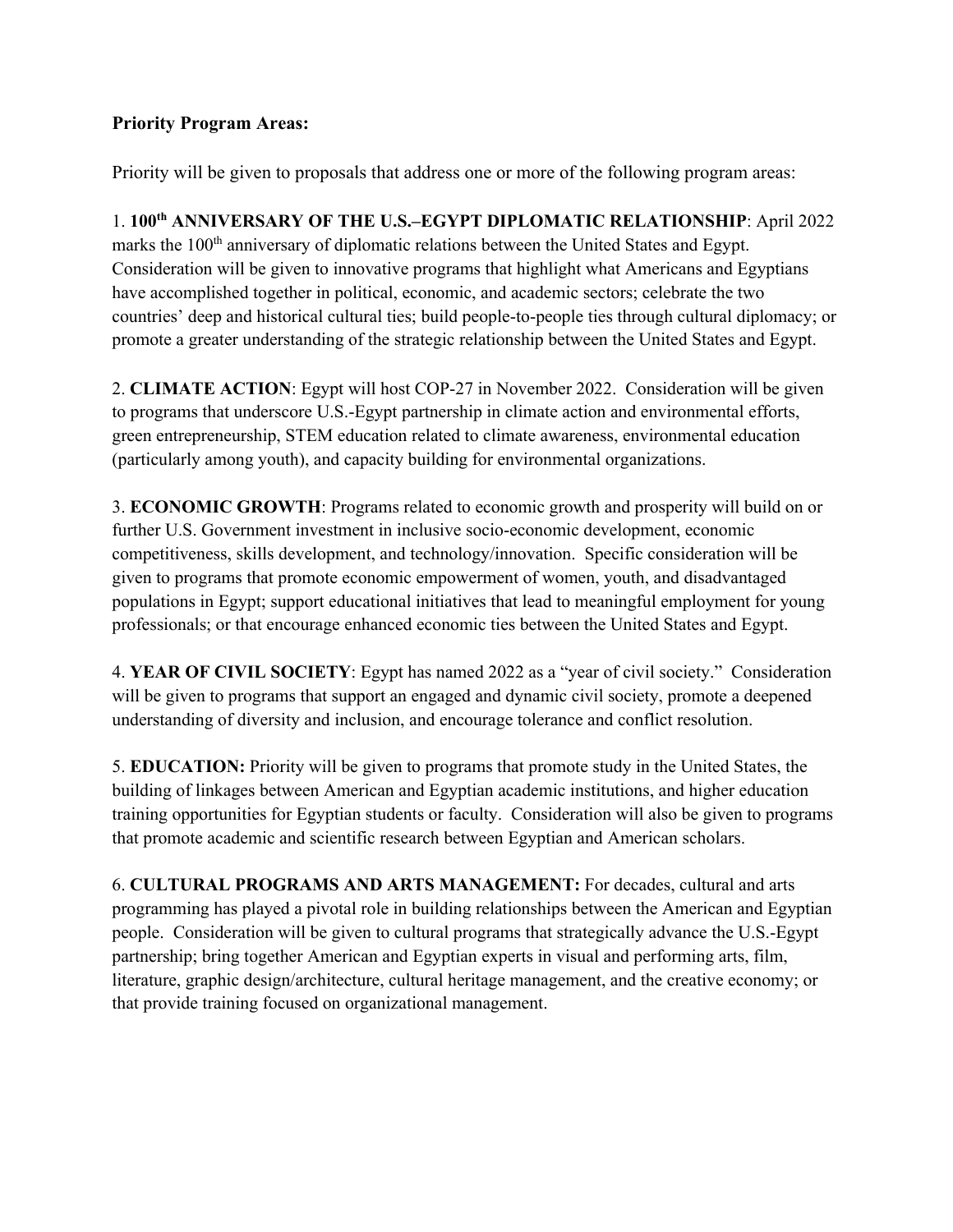Examples of the kinds of activities to connect the United States and Egypt that can be funded under the PAS Grants Program include, but are not limited to:

- Academic and professional lectures, seminars, and speaker series;
- · Artistic and cultural workshops, musical or on-stage performances, visual arts exhibitions, film showcases or film sector training programs, activities to develop the creative economy, and initiatives to strengthen arts management in Egypt;
- Workshops, training, and competitions to strengthen Egypt's entrepreneurship ecosystem;
- · Activities that promote climate literacy and environmental education and equip Egyptians with tools to address climate change;
- · Workshops and seminars that support an engaged civil society and promote diversity and inclusion.

### **Participants and Audiences:**

All programs should focus primarily on Egyptian audiences. Proposals should describe both the primary and secondary audiences for the program, including age, gender, geographic location, and numbers anticipated to be reached. Primary audiences are those who will participate directly in the program, and secondary audiences include those reached indirectly – for example, via social media or traditional media.

Specific audiences who are considered a priority for awards funded under this APS include:

- · Young leaders in the 18-35 year-old age range;
- · Women and girls;
- · Educators, students, or youth involved with climate action activities;
- · Minority, peripheral, and/or disadvantaged communities, including audiences located outside of major cities;
- Alumni of U.S. Embassy-sponsored exchange programs

### **The following types of** programs **are not eligible for funding:**

- · Programs relating to partisan political activity;
- · Charitable or development activities;
- · Construction programs;
- Programs that support specific religious activities;
- · Fund-raising campaigns;
- · Lobbying for specific legislation or programs
- · Scientific research;
- · Programs intended primarily for the growth or institutional development of the organization; or
- Projects seeking funds for personal use.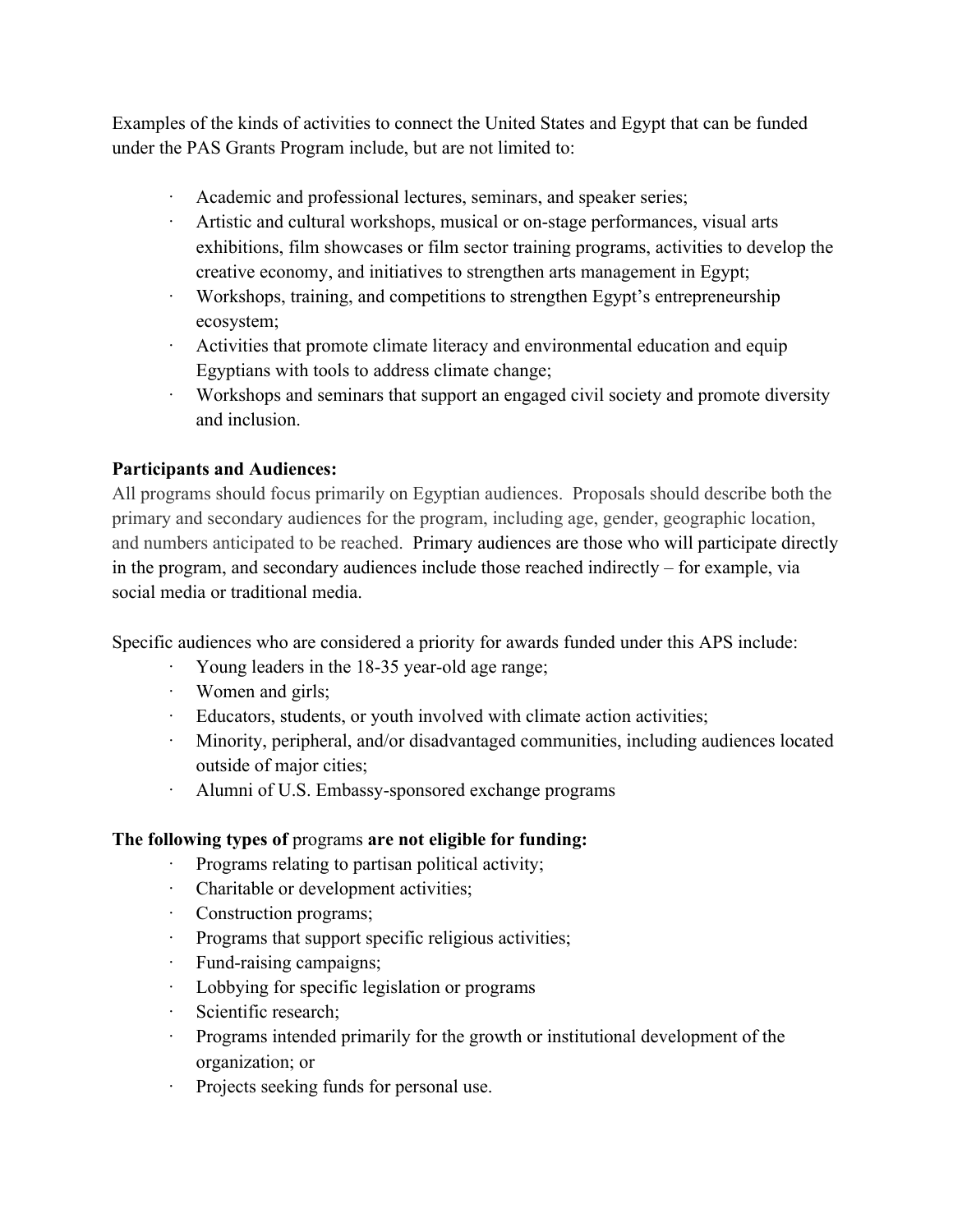### **Authorizing legislation, type and year of funding:**

Funding authority rests in the Smith-Mundt Act. The source of funding is FY2022 Public Diplomacy Funding.

# **B. FEDERAL AWARD INFORMATION**

Length of performance period: Performance periods are based on the needs of the project, although proposed programs should generally be completed in 12-18 months. Number of awards anticipated: Because the amounts requested for each project may vary and funding is subject to confirmation of availability, it is not possible to predict how many awards will be made. Award amounts: Awards will range between \$100,000 and \$500,000. Total available funding: Approximately \$1,500,000 total is anticipated to be available for the two funding cycles, pending availability of funds. Type of Funding: Fiscal Year 2022 Public Diplomacy Funds Anticipated program start date: April 1, 2022-September 30, 2022

## **This notice is subject to availability of funding.**

**Funding Instrument Type:** Grant, Fixed Amount Award, or Cooperative Agreement. Cooperative agreements are different from grants in that PAS staff are more actively involved in the grant implementation.

**Program Performance Period**: Proposed programs should generally be completed in 12-18 months. PAS will entertain applications for continuation grants funded under these awards beyond the initial budget period on a non-competitive basis subject to availability of funds, satisfactory progress of the program, and a determination that continued funding would be in the best interest of the U.S. Department of State and the U.S. Embassy in Cairo.

## **C. ELIGIBILITY INFORMATION**

1. Eligible Applicants

The Public Affairs Section encourages applications from U.S. and Egyptian:

- · Registered not-for-profit organizations, including think tanks and civil society/non-governmental organizations with programming experience; and
- · Non-profit or educational institutions

### **For-profit or commercial entities are not eligible to apply.**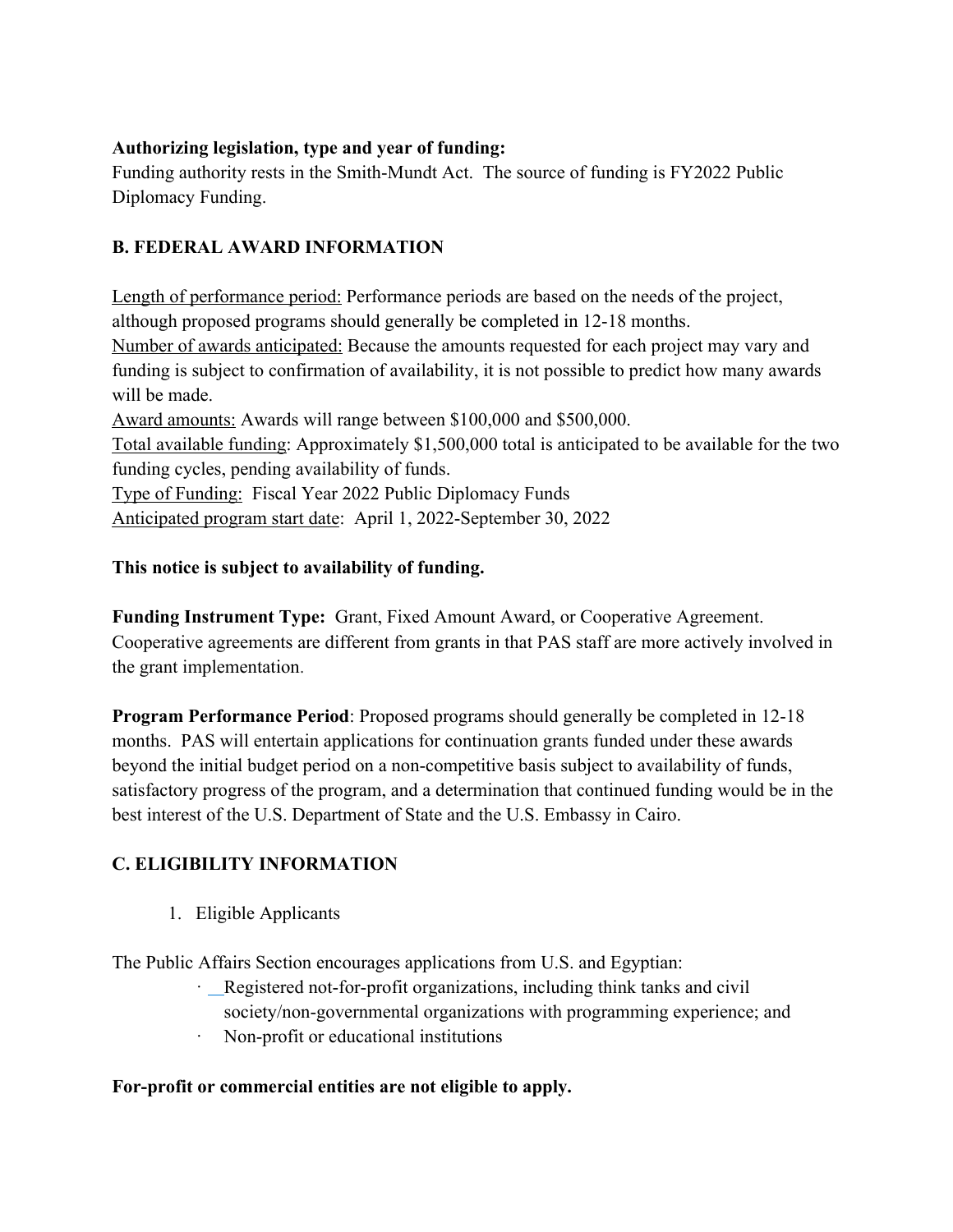2. Other Eligibility Requirements

#### **Applicants may not submit more than one application per cycle**.

#### **D. APPLICATION AND SUBMISSION INFORMATION**

#### 1. *The following forms are required:*

- SF-424 (Application for Federal Assistance Organizations)
- SF424A (Budget Information for Non-Construction Programs)
- SF424B (Assurances for Non-Construction Programs) *(only necessary if applicant is not yet registered in SAM.gov)*

Additionally, the U.S. Embassy in Cairo requests that all applicants submit the following:

- PD Small Grants Application Form
- PD Small Grants Budget Narrative
- Vendor EFT form
- 2. *Budget Justification Narrative:* After filling out the SF-424A Budget (above), use the PD Small Grants Budget Narrative (listed above) to describe and justify each of the budget expenses in detail. *See section H. Other Information: Guidelines for Budget Justification below for further information*.
- 3. *Attachments:*
- 1-page CV or resume for each of the key personnel who are proposed for the program;
- Letters of support from project partners describing the roles and responsibilities of each partner (if applicable);
- Official permission letters, if required for program activities
- *4. Unique Entity Identifier and System for Award Management (SAM.gov)*

**To apply for funding, organizations, whether based in or outside the U.S., must have a Unique Entity Identifier (UEI) number, often referred to as a DUNS number, and an active account with the System for Award Management (SAM). These registrations may be obtained free of charge. Applicants who do not meet all registration requirements are NOT eligible for funding under the opportunity.**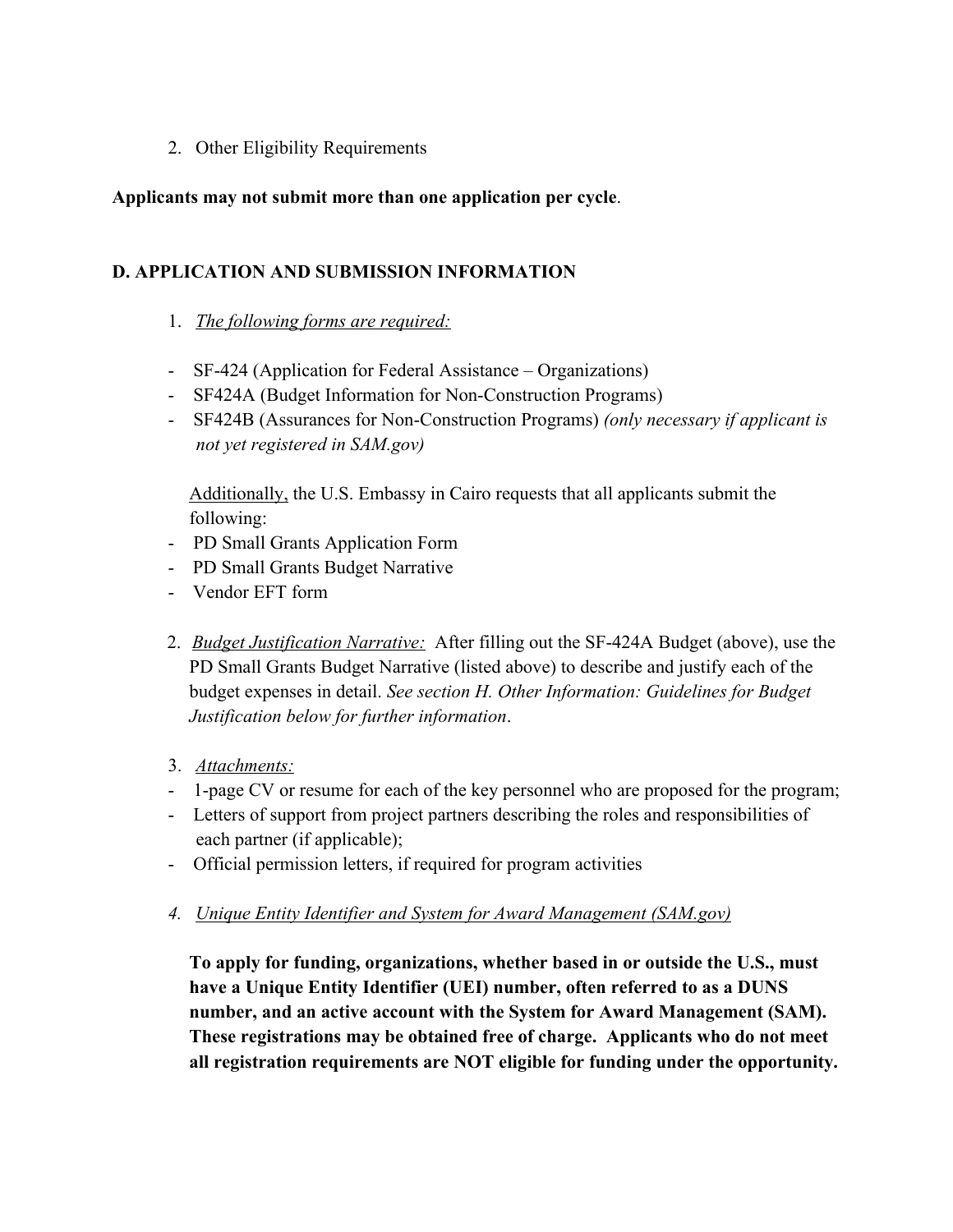**Up to April 3, 2022,** in order to be eligible to receive an award, all organizations must have a Data Universal Numbering System (DUNS) number from Dun & Bradstreet, as well as a valid registration on www.SAM.gov.

To obtain a UEI DUNS number, please follow the steps below:

- Go to http://fedgov.dnb.com/webform/pages/CCRSearch.jsp;
- Select the country or territory where your organization is physically located;
- Complete and submit the form.

Organizations will need to provide basic information, including physical and mailing addresses, name and title of the chief executive. **For technical difficulties** in obtaining this number, please contact D&B at:  $gov(a)$ dnb.com.

**On and after April 4, 2022**, entities can register in SAM.gov and will be assigned their Unique Entity ID (SAM) within SAM.gov. Entities will no longer obtain or use a UEI (DUNS) for entity registration or reporting.

SAM is a U.S. government wide registry of vendors doing business with the Federal government and requires annual renewal. The system centralizes information about grant applicants/recipients, and provides a central location for grant applicants/recipients to change organizational information.

**Each applicant must maintain an active account, with current information, while its application is under consideration for funding. To keep an active SAM.gov account, an applicant must renew it at least once each year.** 

**To create a new account,** please follow the steps below:

- Go to http://www.sam.gov.
- Log in to complete authentication and create an account. On the "My SAM" page, select *Entity Registrations* from the sub-navigation menu and select *Register New Entity.*
	- o To create an account, organizations must have a UEI number and a CAGE number (US Domestic Organizations) or a NCAGE number (Foreign Organizations).
	- o NCAGE application page: https://eportal.nspa.nato.int/AC135Public/scage/CageList.aspx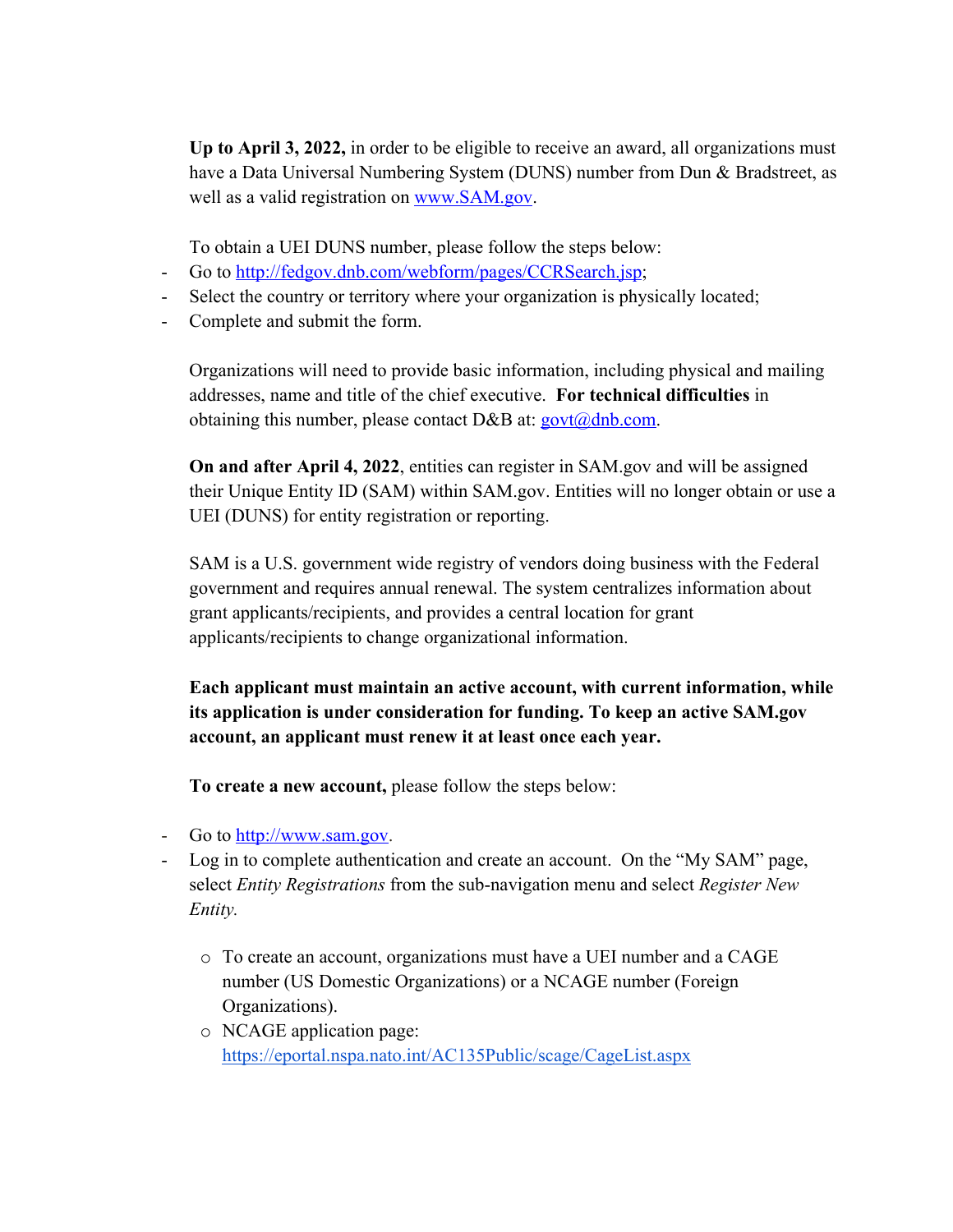- o Instructions for the NCAGE application process: https://eportal.nspa.nato.int/AC135Public/Docs/US%20Instructions%20for%20N SPA%20NCAGE.pdf
- o For help from within the U.S., call 1-888-227-2423. For help from outside the U.S., call 1-269-961-7766. Email NCAGE@dlis.dla.mil for any problems in getting an NCAGE code.
- Complete and submit the online form.
	- $\circ$  If the applying organization already has the necessary information on hand (see the SAM Quick Start Guide for Grant Registration: https://sam.gov/SAM/transcript/Quick Guide for Grants Registrations.pdf).

The online form takes approximately one hour to complete, depending upon the size and complexity of the applying entity. Because of the different steps in the process, it might take anywhere from **12 - 15 business days** to complete the process of creating an account with the system.

For help with SAM.gov, please visit their support page at https://www.fsd.gov or contact them at: 866-606-8220 (U.S.) or +1-334-206-7828 (international).

## *5. Submission Dates and Times*

The Public Affairs Section will review proposals according to the following schedule. Please note that while the deadlines for submission of applications are firm, all of the review and response dates are approximate and are subject to change, based on availability of funds. All funding decisions are also subject to availability of funds at all times.

**Cycle A:** Applicants who submit proposals from the date when the APS is published on the Embassy web site to **March 31, 2022** will receive a response by April 14, 2022.

**Cycle B:** Applicants who submit proposals from April 1, 2022 to **June 2, 2022** will receive a response by June 16, 2022.

Generally, the Embassy recommends that applicants submit proposals 3-6 months in advance of the intended project start date.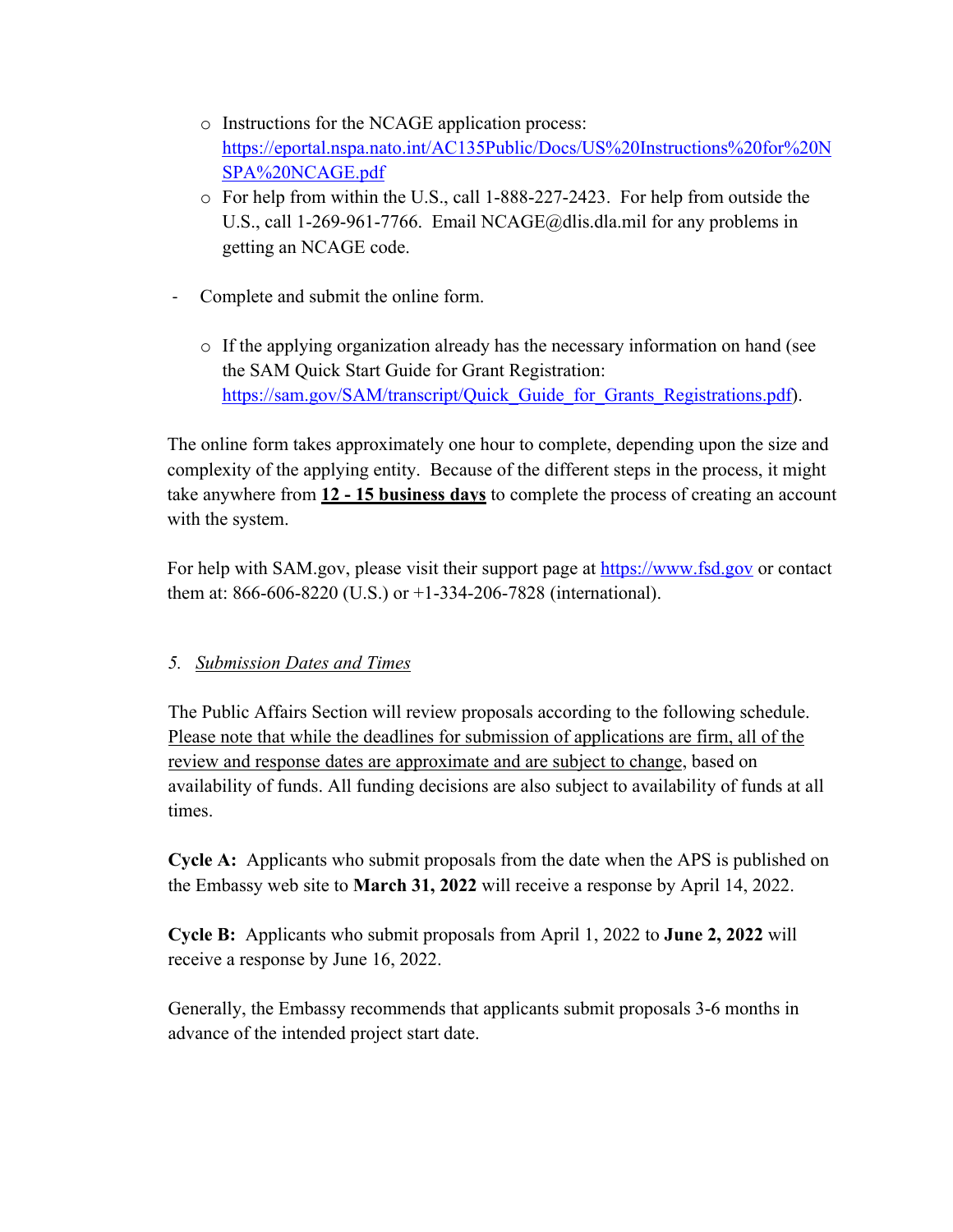#### *6. Other Submission Requirements*

All application materials must be submitted by email to PACairoGrantsProposals@state.gov.

**Proposals that do not meet the requirements of this announcement or fail to comply with the stated requirements will be ineligible.**

## **E. APPLICATION REVIEW INFORMATION**

### **1. Criteria**

Each application will be evaluated and rated on the basis of the evaluation criteria outlined below:

*Embassy priorities***:** Applicant has clearly described how stated goals are related to and support U.S. Embassy Cairo's priority areas or target audiences. Applicant has clearly explained how stated goals are related to and support the U.S. Embassy Cairo's goals, priority program areas and target audiences as described in Section A. Applicant has also clearly identified the American component to be included in the program.

*Organizational capacity and record on previous grants*: The organization has expertise in its stated field and PAS is confident of its ability to undertake the program. This includes a financial management system and a bank account.

*Quality and Feasibility of the Program Idea*: The program idea is well developed, with detail about how program activities will be carried out. The proposal includes a reasonable implementation timeline.

*Goals and objectives:* Goals and objectives are clearly stated and program approach is likely to provide maximum impact in achieving the proposed results.

*Budget:* The budget justification is detailed. Costs are reasonable in relation to the proposed activities and anticipated results. The budget is realistic, accounting for all necessary expenses to achieve proposed activities.

*Monitoring and evaluation plan:* Applicant demonstrates it is able to measure program success against key indicators and provide milestones to indicate progress toward goals outlined in the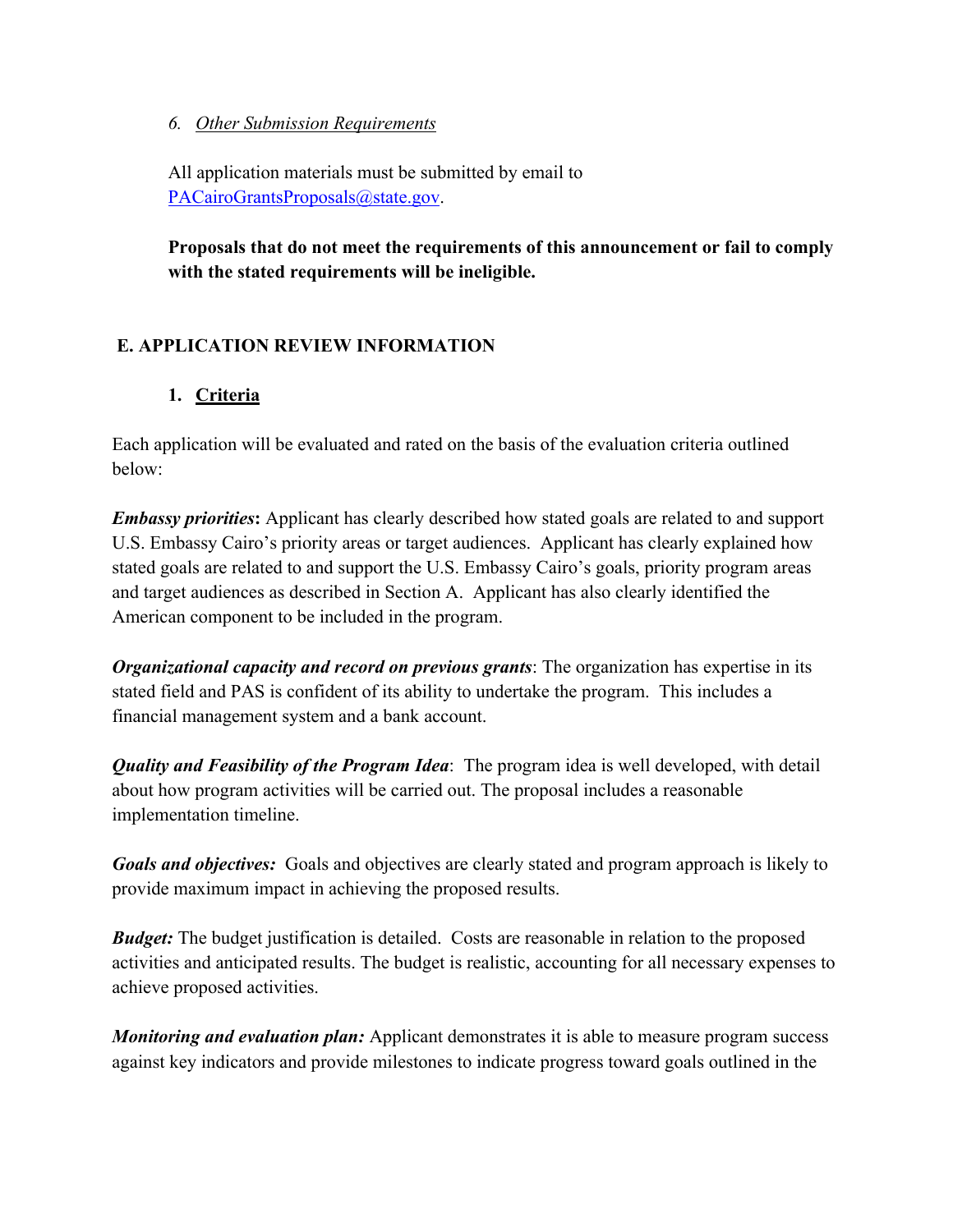proposal. The program includes output and outcome indicators, and shows how and when those will be measured.

*Media outreach plan:* Applicant describes a clear plan for how the program will be shared with secondary audiences through traditional and/or social media. Applicant describes clearly how the partnership with the U.S. government will be made visible to the participants and to secondary audiences. Branding waivers will only be granted on a rare basis and with a strong justification of why one is needed in order for the project to be successful.

*Sustainability:* Program activities will continue to have positive impact after the end of the program.

# **2. Review and Selection Process**

A Grants Review Committee will evaluate all eligible applications.

# **3. Federal Awards Performance & Integrity Information System (FAPIIS)**

For any Federal award under a notice of funding opportunity, if the Federal awarding agency anticipates that the total Federal share will be greater than the simplified acquisition threshold on any Federal award under a notice of funding opportunity may include, over the period of performance (see §200.88 Simplified Acquisition Threshold), this section must also inform applicants:

i. That the Federal awarding agency, prior to making a Federal award with a total amount of Federal share greater than the simplified acquisition threshold, is required to review and consider any information about the applicant that is in the designated integrity and performance system accessible through SAM (currently FAPIIS) (see 41 U.S.C. 2313);

ii. That an applicant, at its option, may review information in the designated integrity and performance systems accessible through SAM and comment on any information about itself that a Federal awarding agency previously entered and is currently in the designated integrity and performance system accessible through SAM;

iii. That the Federal awarding agency will consider any comments by the applicant, in addition to the other information in the designated integrity and performance system, in making a judgment about the applicant's integrity, business ethics, and record of performance under Federal awards when completing the review of risk posed by applicants as described in §200.205 Federal awarding agency review of risk posed by applicants.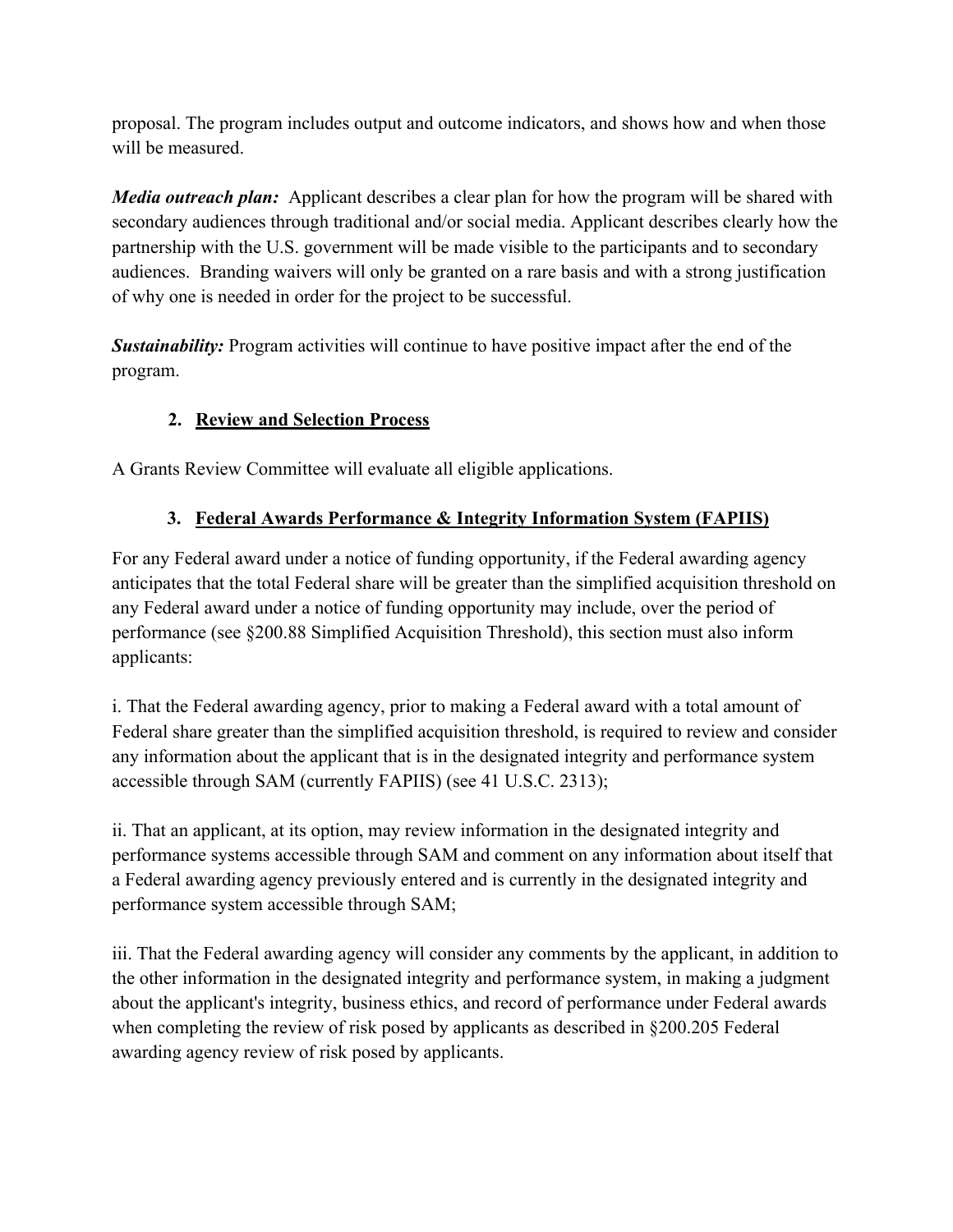# **F. FEDERAL AWARD ADMINISTRATION INFORMATION**

# **1. Federal Award Notices**

The grant award or cooperative agreement will be written, signed, awarded, and administered by the Grants Officer. The assistance award agreement is the authorizing document and it will be provided to the recipient for review and signature by email. The recipient may only start incurring program expenses beginning on the start date shown on the grant award document signed by the Grants Officer.

If a proposal is selected for funding, the Department of State has no obligation to provide any additional future funding. Renewal of an award to increase funding or extend the period of performance is at the discretion of the Department of State.

Issuance of this APS does not constitute an award commitment on the part of the U.S. government, nor does it commit the U.S. government to pay for costs incurred in the preparation and submission of proposals. Further, the U.S. government reserves the right to reject any or all proposals received.

**Payment Method:** Payments will be made in at least two installments, as needed to carry out the program activities. Payment schedules will be determined by the Grants Officer and specified in the award document, according to the program's milestones and as needed to carry out the project activities.

Organizations whose applications will not be funded will also be notified via email.

**Terms and Conditions:** Before submitting an application, applicants should review all the terms and conditions and required certifications which will apply to this award, to ensure that they will be able to comply. These include: 2 CFR 200, 2 CFR 600, Certifications and Assurances, and the Department of State Standard Terms and Conditions, all of which are available at: https://www.state.gov/about-us-office-of-the-procurement-executive/. Note the U.S Flag branding and marking requirements in the Standard Terms and Conditions.

## **3. Reporting**

**Reporting Requirements:** Recipients will be required to submit financial reports and program reports. The award document will specify how often these reports must be submitted.

Applicants should be aware of the post award reporting requirements reflected in 2 CFR 200 Appendix XII—Award Term and Condition for Recipient Integrity and Performance Matters.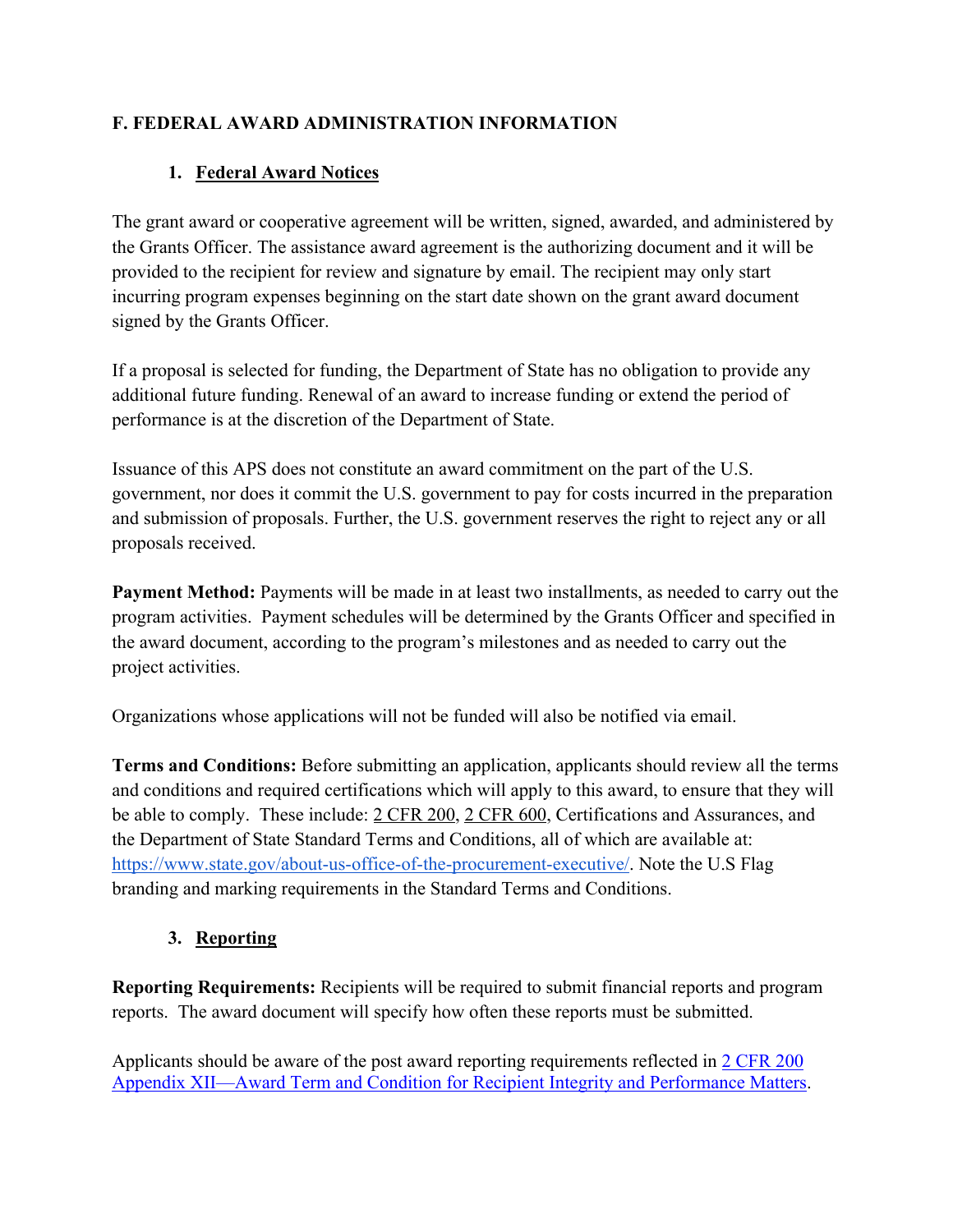# **G. FEDERAL AWARDING AGENCY CONTACTS**

If you have any questions about the grant application process, please contact PAS at: PACairoGrantsProposals@state.gov.

## **H. OTHER INFORMATION**

### **Guidelines for Budget Justification**

*Personnel*: Describe the wages, salaries, and benefits of temporary or permanent staff who will be working directly for the applicant on the program, and the percentage of their time that will be spent on the program.

*Travel:* Estimate the costs of travel and per diem for this program. If the program involves international travel, include a brief statement of justification for that travel.

*Equipment:* Describe any machinery, furniture, or other personal property that is required for the program, which has a useful life of more than one year (or a life longer than the duration of the program), and costs at least \$5,000 per unit.

*Supplies:* List and describe all the items and materials, including any computer devices, that are needed for the program. If an item costs more than \$5,000 per unit, then put it in the budget under Equipment.

*Contractual:* Describe goods and services that the applicant plans to acquire through a contract with a vendor. Also describe any sub-awards to non-profit partners that will help carry out the program activities.

*Other Direct Costs:* Describe other costs directly associated with the program, which do not fit in the other categories. For example, shipping costs for materials and equipment or applicable taxes. All "Other" or "Miscellaneous" expenses must be itemized and explained.

*Indirect Costs:* These are costs that cannot be linked directly to the program activities, such as overhead costs needed to help keep the organization operating. If your organization has a Negotiated Indirect Cost Rate (NICRA) and includes NICRA charges in the budget, attach a copy of your latest NICRA. Organizations that have never had a NICRA may request indirect costs of 10% of the modified total direct costs as defined in 2 CFR 200.68.